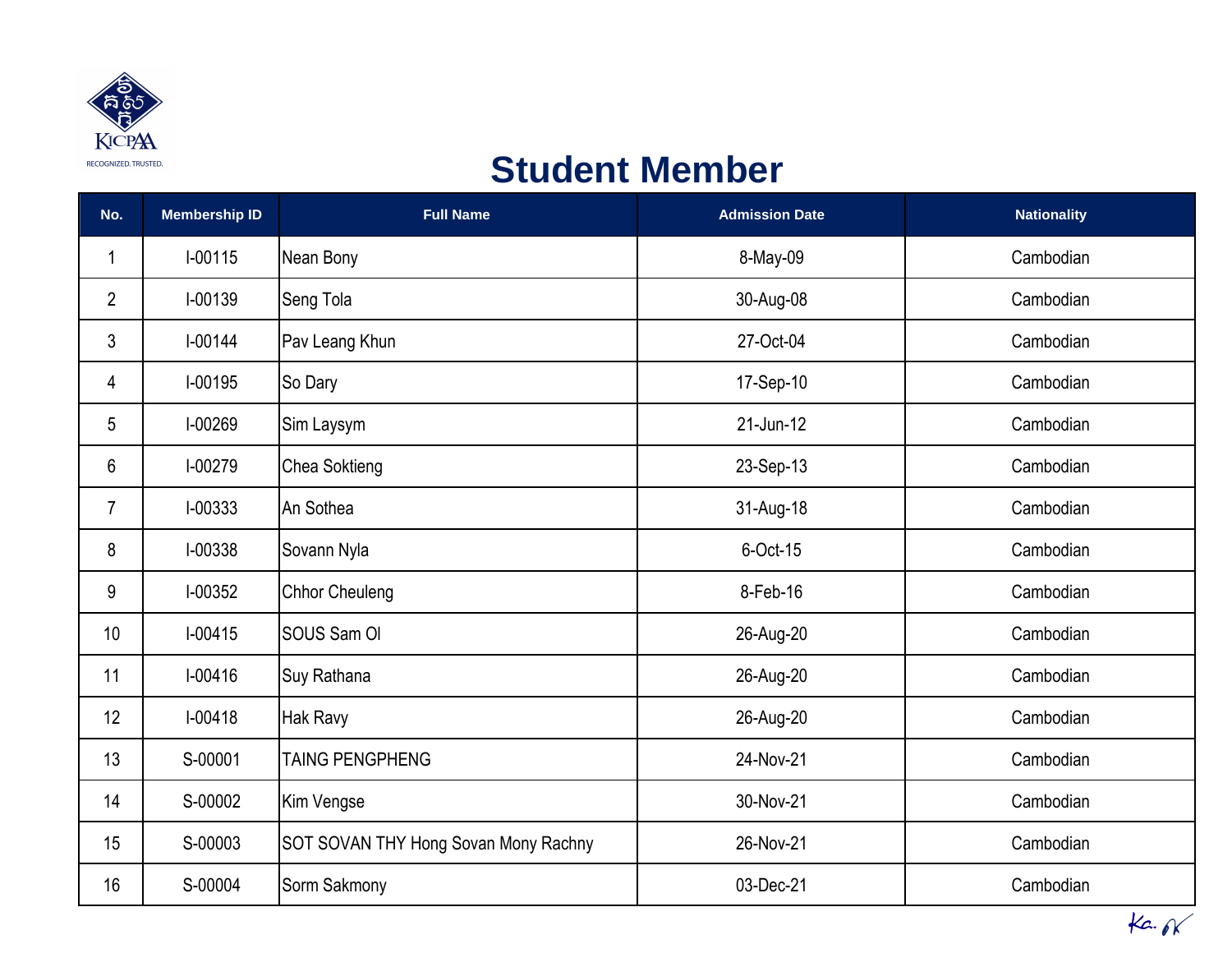| 17              | S-00005 | <b>Oum Somphors</b>  | 18-Jan-22 | Cambodian |
|-----------------|---------|----------------------|-----------|-----------|
| 18              | S-00006 | Tith Han             | 31-Dec-21 | Cambodian |
| 19              | S-00007 | PECH RATANA          | 26-Jan-22 | Cambodian |
| 20              | S-00008 | Veasna Bou           | 03-Jan-22 | Cambodian |
| 21              | S-00009 | Ly Ngouly            | 10-Jan-22 | Cambodian |
| 22              | S-00010 | Pich Sovathana       | 06-Jan-22 | Cambodian |
| 23              | S-00011 | Hem Visal            | 27-Jan-22 | Cambodian |
| 24              | S-00012 | Phai Sokphit         | 11-Jan-22 | Cambodian |
| 25              | S-00013 | <b>OM LEAKNA</b>     | 26-Jan-22 | Cambodian |
| 26              | S-00014 | <b>Phally Vannak</b> | 07-Jan-22 | Cambodian |
| 27              | S-00015 | Suy Vanda            | 11-Jan-22 | Cambodian |
| 28              | S-00016 | <b>Thol Sithet</b>   | 25-Jan-22 | Cambodian |
| 29              | S-00017 | Loeng Vey            | 18-Jan-22 | Cambodian |
| 30 <sup>°</sup> | S-00018 | Em Kakrona           | 24-Jan-22 | Cambodian |
| 31              | S-00019 | Poeng Marady         | 19-Jan-22 | Cambodian |
| 32              | S-00020 | Suon Sovannara       | 19-Jan-22 | Cambodian |
| 33              | S-00021 | Ing Guechteang       | 08-Feb-22 | Cambodian |
| 34              | S-00022 | <b>EUNG SIVMEY</b>   | 22-Jan-22 | Cambodian |
| 35 <sub>2</sub> | S-00023 | <b>SOK HIENG</b>     | 28-Jan-22 | Cambodian |
| 36              | S-00024 | Ros Soka             | 01-Feb-22 | Cambodian |